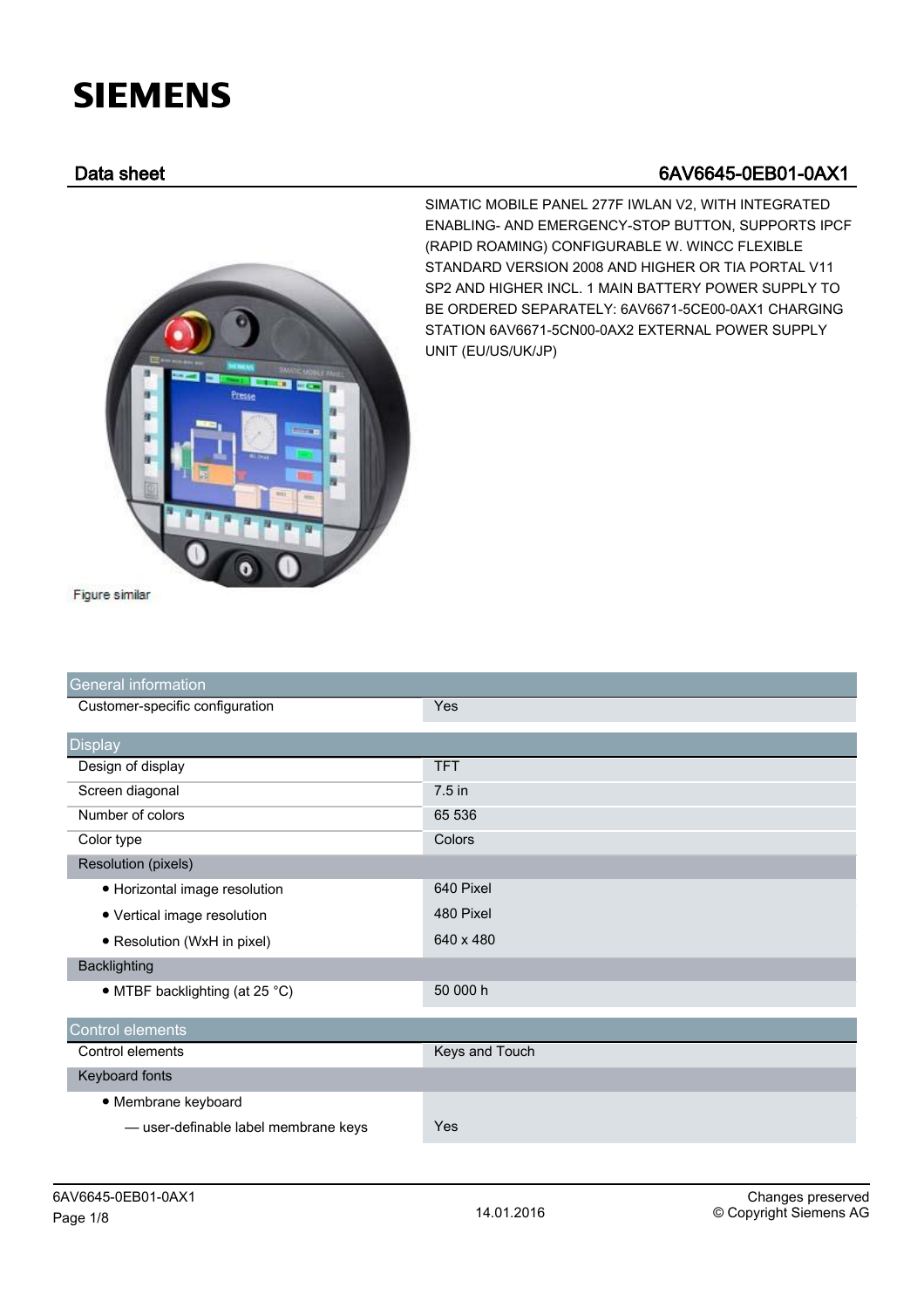| • Function keys                                   | 18 function keys, 18 with LEDs                 |
|---------------------------------------------------|------------------------------------------------|
| - Number of function keys                         | 18                                             |
| - Number of function keys with LEDs               | 18                                             |
| • Keys with LED                                   | Yes                                            |
| • System keys                                     |                                                |
| - Number of configurable system keys              | 18                                             |
| • Numeric/alphabetical input                      | Yes / Yes                                      |
| · Multi-key operation                             | Yes                                            |
| - Number of multi-key operations                  | 2                                              |
| Touch operation                                   |                                                |
| • Design as touch screen                          | Yes; analog, resistive                         |
| Connection type                                   |                                                |
| • Connection for mouse/keyboard/barcode<br>reader | USB / USB / USB                                |
| Special operator controls                         |                                                |
| • Emergency stop button (forced blocking)         | Yes                                            |
| • Acknowledgement button                          | Yes                                            |
| • Key-operated switch                             | <b>No</b>                                      |
| · Illuminated pushbutton                          | No                                             |
| • Handwheel                                       | No                                             |
|                                                   |                                                |
| <b>Supply voltage</b>                             |                                                |
| Description                                       | Via charging station or table power supply     |
| Type of supply voltage                            | DC                                             |
| Processor                                         |                                                |
| Processor type                                    | <b>ARM, 520 MHz</b>                            |
| <b>Memory</b>                                     |                                                |
| Type of memory                                    | Flash / RAM                                    |
| Memory available for user data                    | 6 Mbyte                                        |
| Main memory                                       |                                                |
| • Capacity of main memory, max.                   | 128 Mbyte                                      |
| Type of output                                    |                                                |
| <b>Status LEDs</b>                                | Yes                                            |
| Power LED                                         | Yes                                            |
| Time of day                                       |                                                |
| Clock                                             |                                                |
| $\bullet$ Type                                    | Hardware clock, battery backup, synchronizable |
| · Hardware clock (real-time clock)                | Yes                                            |
| $\bullet$ retentive                               | Yes                                            |
| · synchronizable                                  | Yes                                            |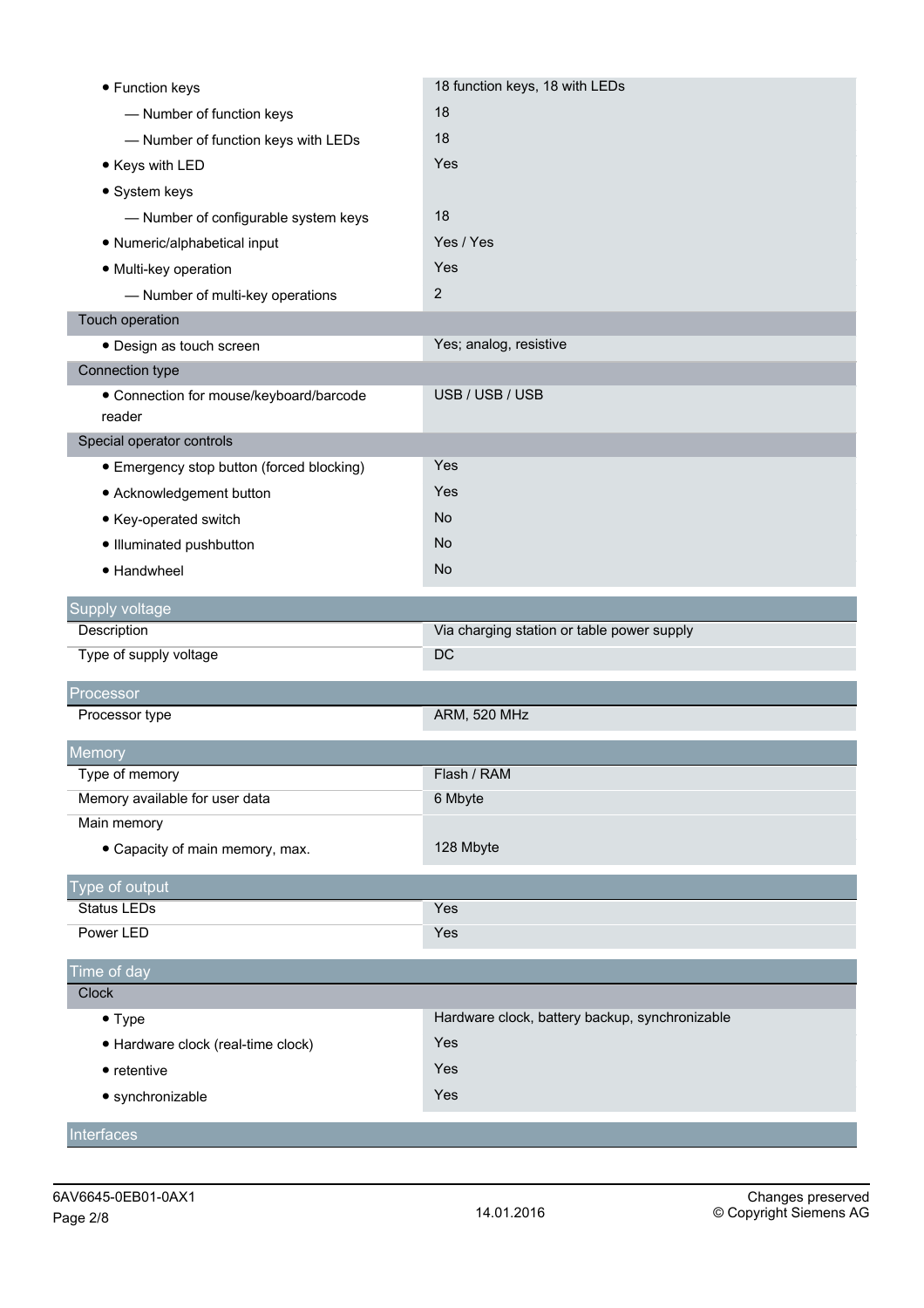| Interfaces/bus type                      | 1 x Ethernet (RJ45)       |
|------------------------------------------|---------------------------|
| Number of RS 485 interfaces              | 0                         |
| Number of USB interfaces                 |                           |
| USB port                                 | $1 \times$ USB            |
| Multimedia Card slot                     | 1 MMC/SD card slot        |
| <b>Industrial Ethernet</b>               |                           |
| Allia di catala LENs ann at liatanfa a a | $1 \vee$ Ethornot (D IAE) |

|  | • Industrial Ethernet interface |  |  |
|--|---------------------------------|--|--|
|--|---------------------------------|--|--|

1 x Ethernet (RJ45)

| <b>Protocols</b>                  |           |
|-----------------------------------|-----------|
| <b>PROFINET</b>                   | Yes       |
| Supports protocol for PROFINET IO | Yes       |
| PROFIsafe                         | Yes       |
| <b>PROFIBUS</b>                   | <b>No</b> |
| Protocols (Ethernet)              |           |
| $\bullet$ TCP/IP                  | Yes       |
| Further protocols                 |           |
| • MODBUS                          | <b>No</b> |
| • other bus systems               | <b>No</b> |

| <b>EMC</b>                                       |                                         |
|--------------------------------------------------|-----------------------------------------|
| Emission of radio interference acc. to EN 55 011 |                                         |
| • Limit class A, for use in industrial areas     | Yes: The product is designed for use in |
|                                                  | When used in residential areas the em   |

industrial environments. nission of radio interference according to limit class B of EN 55011 must be ensured. For further information refer to the user documentation

| Degree and class of protection                           |                   |  |
|----------------------------------------------------------|-------------------|--|
| Enclosure according to EN 60529                          | IP <sub>65</sub>  |  |
| Standards, approvals, certificates                       |                   |  |
| Certifications                                           | CE, cULus, C-TICK |  |
| CE mark                                                  | Yes               |  |
| cULus                                                    | Yes               |  |
| RCM (formerly C-TICK)                                    | Yes               |  |
| TÜV safety certification                                 | Yes               |  |
| Highest safety class achievable in safety mode           |                   |  |
| • Performance level according to EN ISO 13849-<br>1:2008 | e                 |  |
| <b>Ambient conditions</b>                                |                   |  |
| Free fall                                                |                   |  |
| • Fall height, max.                                      | 1.2 <sub>m</sub>  |  |
| Ambient temperature during operation                     |                   |  |
| $\bullet$ min.                                           | 0 °C              |  |
| $\bullet$ max.                                           | 40 °C             |  |
| Ambient temperature during storage/transportation        |                   |  |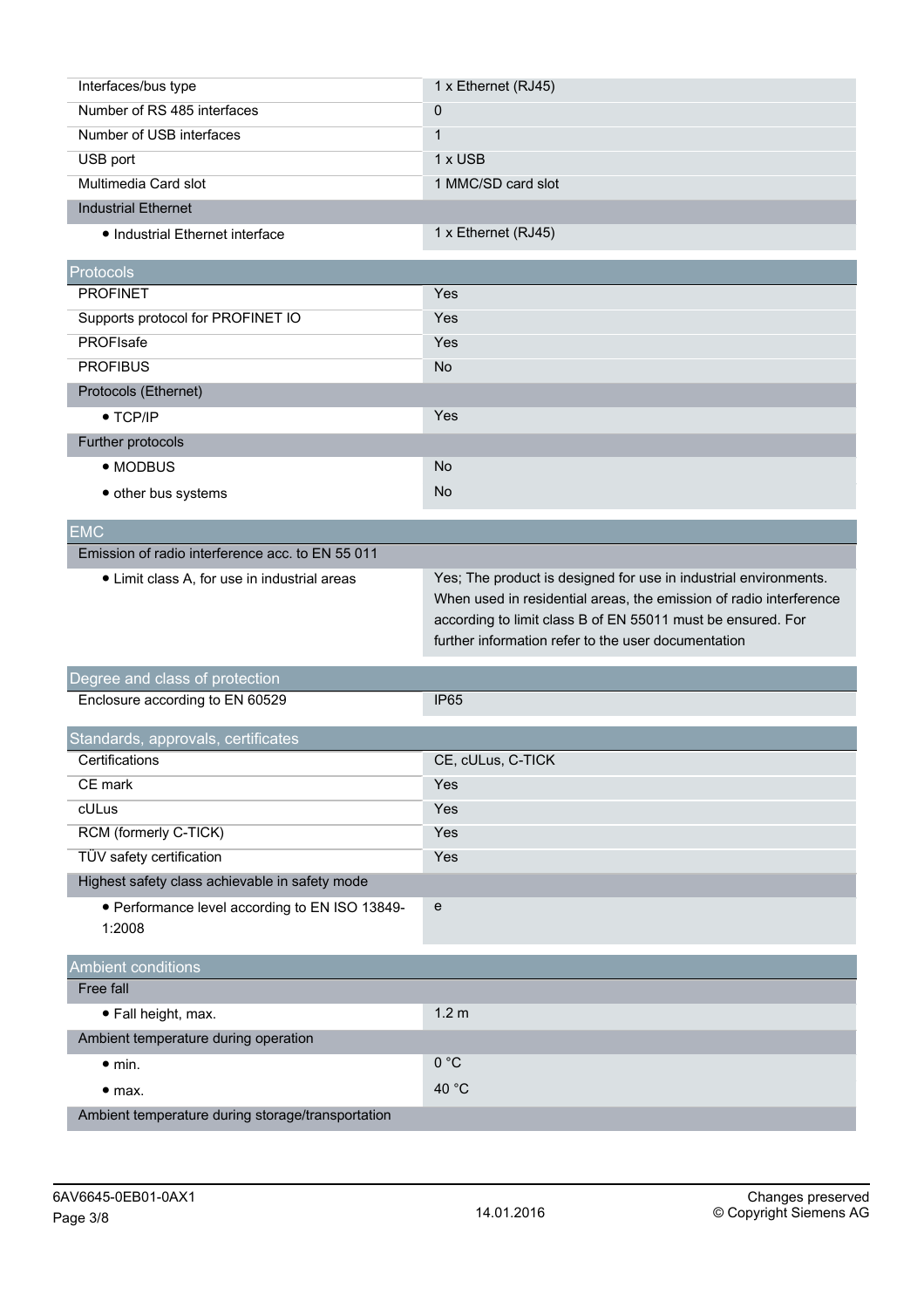| $\bullet$ min.                                            | $-20 °C$                                                                          |
|-----------------------------------------------------------|-----------------------------------------------------------------------------------|
| • <sub>max.</sub>                                         | 60 °C                                                                             |
| <b>Relative humidity</b>                                  |                                                                                   |
| • Operation, max.                                         | 80 %                                                                              |
|                                                           |                                                                                   |
| <b>Operating systems</b><br>Operating system              | Windows CE                                                                        |
|                                                           |                                                                                   |
| Configuration                                             |                                                                                   |
| Message indicator                                         | Yes                                                                               |
| Alarm logging system (incl. buffer and<br>acknowledgment) | Yes                                                                               |
| Process value display (output)                            | Yes                                                                               |
| Process value default (input) possible                    | Yes                                                                               |
| Recipe administration                                     | Yes                                                                               |
| Configuration software                                    |                                                                                   |
| · WinCC flexible Compact                                  | <b>No</b>                                                                         |
| • WinCC flexible Standard                                 | Yes                                                                               |
| · WinCC flexible Advanced                                 | <b>No</b>                                                                         |
| · WinCC Basic (TIA Portal)                                | <b>No</b>                                                                         |
| • WinCC Comfort (TIA Portal)                              | Yes; V11 SP2 or higher                                                            |
| • WinCC Advanced (TIA Portal)                             | Yes; V11 SP2 or higher                                                            |
| · WinCC Professional (TIA Portal)                         | Yes; V11 SP2 or higher                                                            |
| • Configuration tool                                      | WinCC flexible Standard Version 2008 SP2 and higher (to be<br>ordered separately) |
| • 2. Configuration kit                                    | WinCC flexible Standard                                                           |
| $-$ Version                                               | Version 2008 SP2                                                                  |
| - Configuration tool                                      | WinCC flexible                                                                    |
| $-$ Type                                                  | Standard                                                                          |
|                                                           |                                                                                   |
| _anguages                                                 |                                                                                   |
| Online languages                                          | 16                                                                                |
| • Number of online/runtime languages                      |                                                                                   |
| Project languages                                         | 32                                                                                |
| • Languages per project                                   |                                                                                   |
| Functionality under WinCC (TIA Portal)                    |                                                                                   |
| Libraries                                                 | Yes                                                                               |
| Applications/options                                      | Internet Explorer, Sm@rtService, Sm@rtAccess                                      |
| Number of Visual Basic Scripts                            | Yes                                                                               |
| Task planner                                              | Yes                                                                               |
| Help system                                               | Yes                                                                               |
| • Number of characters per info text                      | 70                                                                                |
| Message system                                            |                                                                                   |
| • Number of alarm classes                                 | 32                                                                                |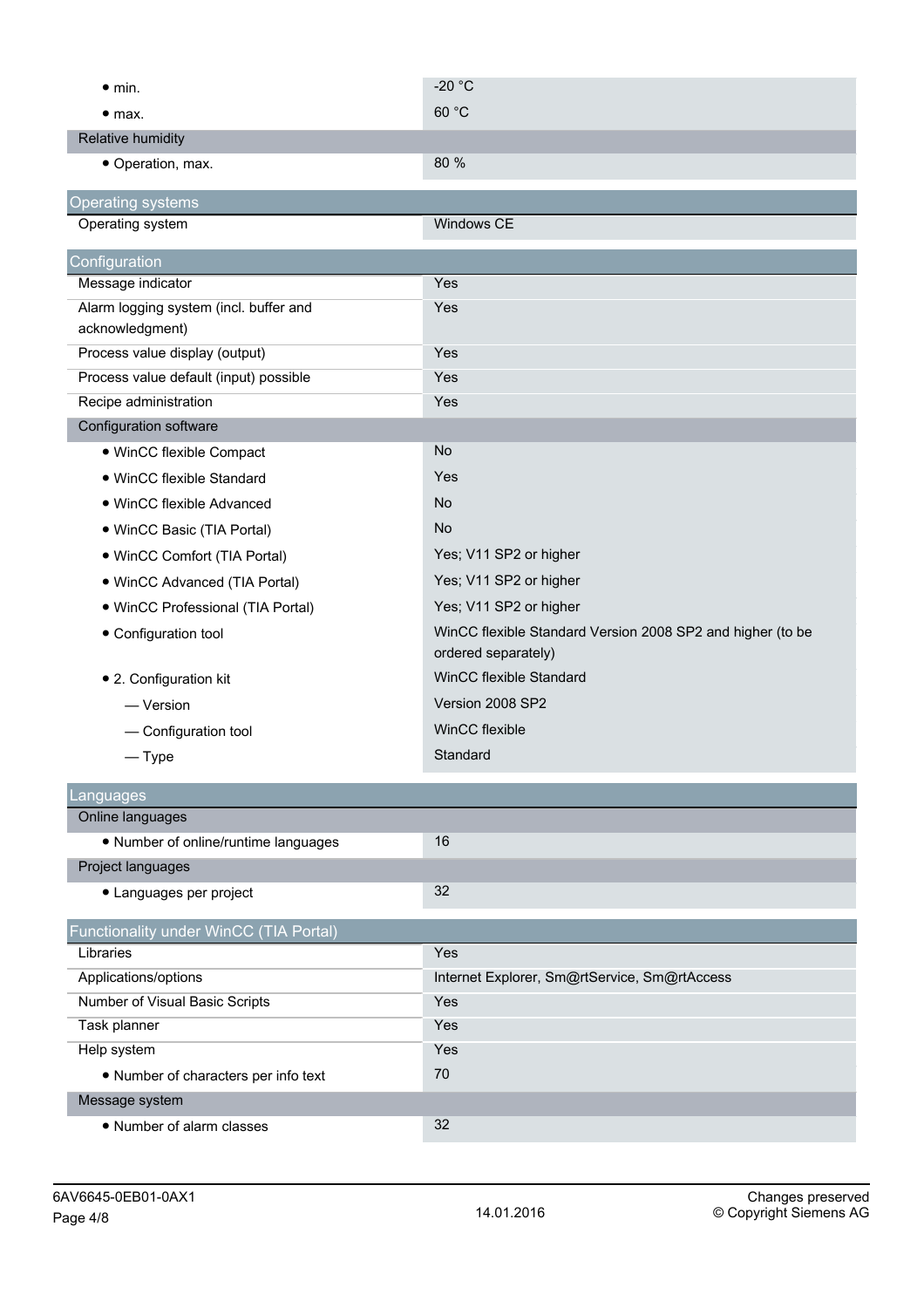| • Number of messages                   | 4 0 0 0                            |
|----------------------------------------|------------------------------------|
| • Bit messages                         | Yes                                |
| - Number of bit messages               | 4 0 0 0                            |
| • Analog messages                      | Yes                                |
| - Number of analog messages            | 4 0 0 0                            |
| · System messages HMI                  | Yes                                |
| · System messages PLC                  | Yes                                |
| • Message length (in characters)       | 80                                 |
| $\bullet$ Lines                        | $\mathbf 1$                        |
| . Number of process values per message | 8                                  |
| • Acknowledgment groups                |                                    |
| - Number of acknowledgement groups     | 99                                 |
| · Message indicator                    | Yes                                |
| • First/last value                     | Yes                                |
| Recipe administration                  |                                    |
| • Number of recipes                    | 300                                |
| · Data records per recipe              | 500                                |
| • Entries per data record              | 1 0 0 0                            |
| • Recipe memory                        | 64 KB integrated Flash, expandable |
| Variables                              |                                    |
| • Number of variables per device       | 2 0 4 8                            |
| · Number of variables per screen       | 200                                |
| • Number of variables                  | 1 0 0 0                            |
| • Initial values                       | 2 0 4 8                            |
| • Limit values                         | Yes                                |
| · Multiplexing                         | Yes                                |
| • Structures                           | Yes                                |
| • Type Date & Time                     | 2 0 4 8                            |
| Images                                 |                                    |
| • Number of configurable images        | 500                                |
| · Permanent window/default             | Yes                                |
| • Start screen configurable            | Yes                                |
| · Image selection by PLC               | Yes                                |
| • Image number in the PLC              | Yes                                |
| Image objects                          |                                    |
| • Text objects                         | 10,000 text elements               |
| • Number of I/O fields per image       | 200                                |
| • Number of date/time fields           | 200                                |
| $\bullet$ Return                       | Yes                                |
| • Graphics object                      | Bit maps, icons, vector graphics   |
| $-$ Icons                              | 1 0 0 0                            |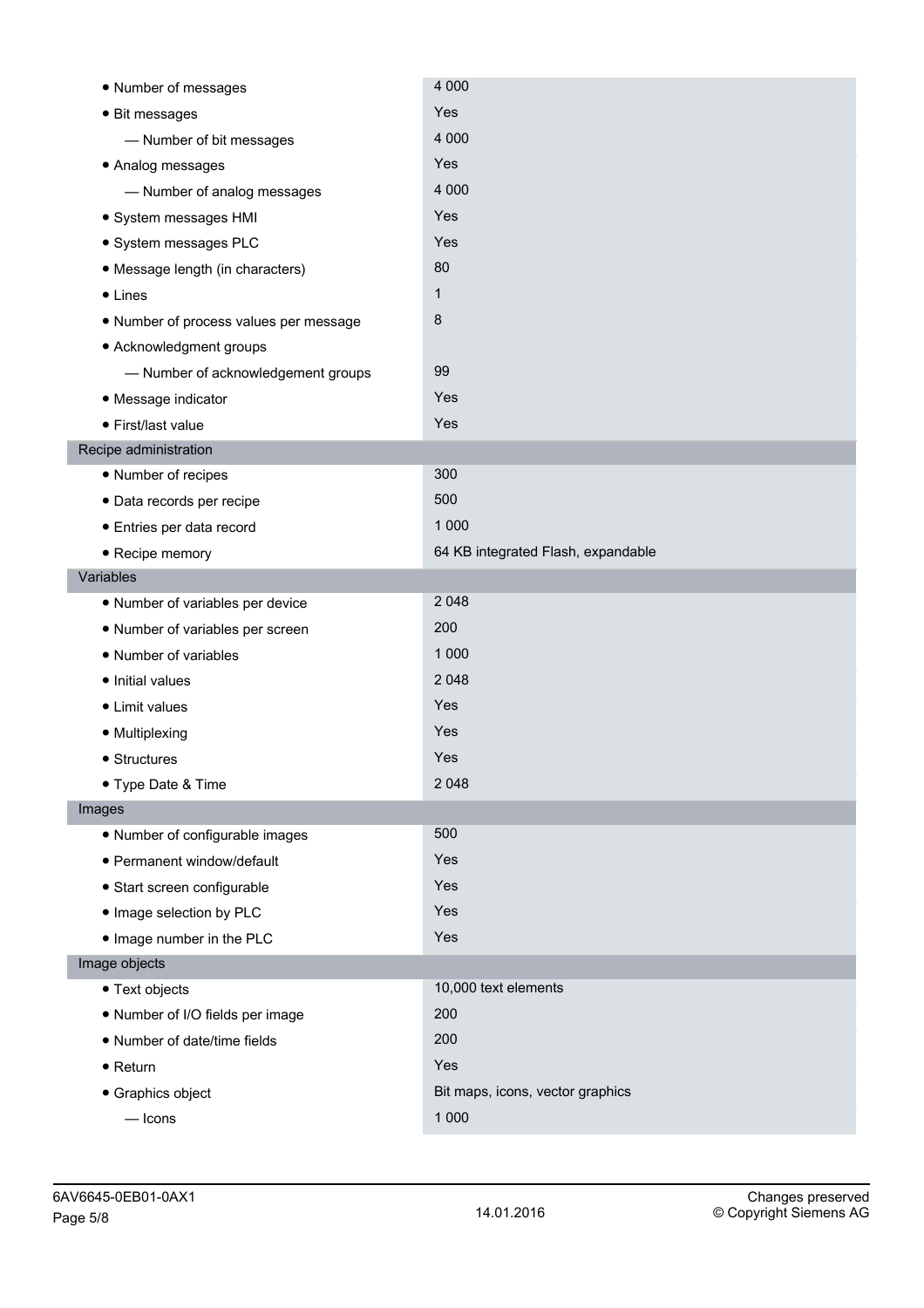| Complex image objects                     |                                                                  |
|-------------------------------------------|------------------------------------------------------------------|
| • Status/control                          | With SIMATIC S7                                                  |
| · dynamic objects                         | Diagrams, bar graphs, sliders, analog display, invisible buttons |
| - Number of objects per project           | 1 0 0 0                                                          |
| - Number of curve diagrams per image      | 10                                                               |
| • Methods                                 | Trend / profile                                                  |
| • Limit value lines                       | Yes                                                              |
| • Number of bars per chart                | 10                                                               |
| • Limit value lines                       | Yes                                                              |
| · alphanumeric fields                     | 300                                                              |
| · alphanumeric fields per image           | 200                                                              |
| · numerical fields                        | 2 0 4 8                                                          |
| • numerical fields per image              | 200                                                              |
| · Password fields                         | 2 0 4 8                                                          |
| • Number of slides per image              | 10                                                               |
| • Number of analog indicators per image   | 10                                                               |
| • Number of visible switches per project  | 200                                                              |
| • visible switches per image              | 200                                                              |
| • hidden switches per image               | 200                                                              |
| • Number of status switches per project   | 200                                                              |
| . Number of status switches per image     | 200                                                              |
| • Number of selector switches per project | 200                                                              |
| • Selector switches per image             | 200                                                              |
| • Number of decade switches per project   | 200                                                              |
| • Decade switches per image               | 200                                                              |
| • Number of signal lamps per project      | 200                                                              |
| · Signal lamps per image                  | 200                                                              |
| Attributes for dynamic objects            |                                                                  |
| • Color change                            | Yes                                                              |
| • X/Y movement                            | Yes                                                              |
| • Hide                                    | Yes                                                              |
| Lists                                     |                                                                  |
| • Number of text lists per project        | 500                                                              |
| • Number of text lists per image          | 200                                                              |
| • Number of entries per text list         | 256                                                              |
| • Number of graphics lists per project    | 400                                                              |
| • Number of graphic lists per image       | 200                                                              |
| • Number of entries per graphics list     | 256                                                              |
| Archiving                                 |                                                                  |
| • Number of archives per device           | 20                                                               |
| • Number of measuring points per project  | 20                                                               |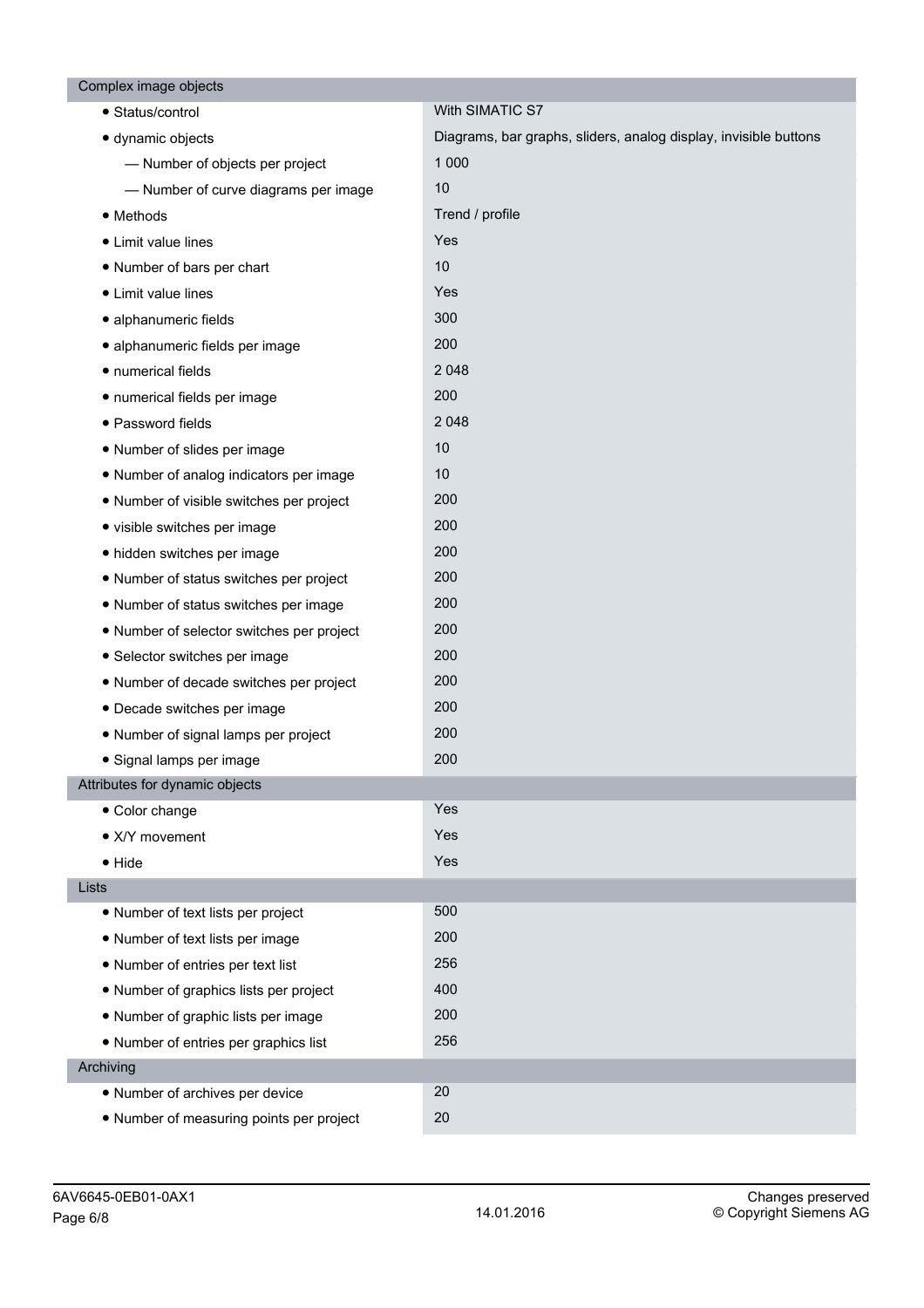| • Number of entries per archive  | 10 000                                                                |
|----------------------------------|-----------------------------------------------------------------------|
| • Message archive                | Yes                                                                   |
| · Process value archive          | Yes                                                                   |
| • Archiving methods              |                                                                       |
| - Sequential archive             | Yes                                                                   |
| - Short-term archive             | Yes                                                                   |
| • Memory location                | MultiMediaCard                                                        |
| • Data storage format            |                                                                       |
| $-$ CSV                          | Yes                                                                   |
| • Online evaluation              |                                                                       |
| - using trend curves             | Yes                                                                   |
| <b>Filters</b>                   |                                                                       |
| $\bullet$ cyclic                 | Yes                                                                   |
| • Tolerance                      | Yes                                                                   |
| • Change                         | Yes                                                                   |
| Security                         |                                                                       |
| • Number of user groups          | 50                                                                    |
| • Number of user rights          | 32                                                                    |
| • Password export/import         | Yes                                                                   |
| Logging through printer          |                                                                       |
| • Recording/Printing             | Alarms, report (shift report), PROFINET                               |
| Transfer (upload/download)       |                                                                       |
| • Transfer of configuration      | USB, Ethernet, automatic transfer recognition                         |
| Process coupling                 |                                                                       |
| • Connection to controller       | S7-200, S7-300/400 see section on "System interfaces"                 |
| $\bullet$ S7-1200                | Yes                                                                   |
| $\bullet$ S7-1500                | Yes; As of V13 SP1 Update 4, PROFIsafe communication also<br>possible |
| $\bullet$ S7-200                 | Yes                                                                   |
| - Ethernet                       | Yes                                                                   |
| $\bullet$ S7-300/400             | Yes                                                                   |
| $-$ PROFINET                     | Yes                                                                   |
| • SIMOTION                       | Yes; WinCC flexible 2008 SP3 or higher                                |
| Functions                        |                                                                       |
| • TAB sequence                   | Yes                                                                   |
| • Calculating functions          | Yes                                                                   |
| • Animate                        | Yes                                                                   |
| Service tools/configuration aids |                                                                       |
| • Clean screen                   | Yes                                                                   |
| • Touch calibration              | Yes                                                                   |
| · Backup/Restore manually        | Yes                                                                   |
| • Simulation                     |                                                                       |